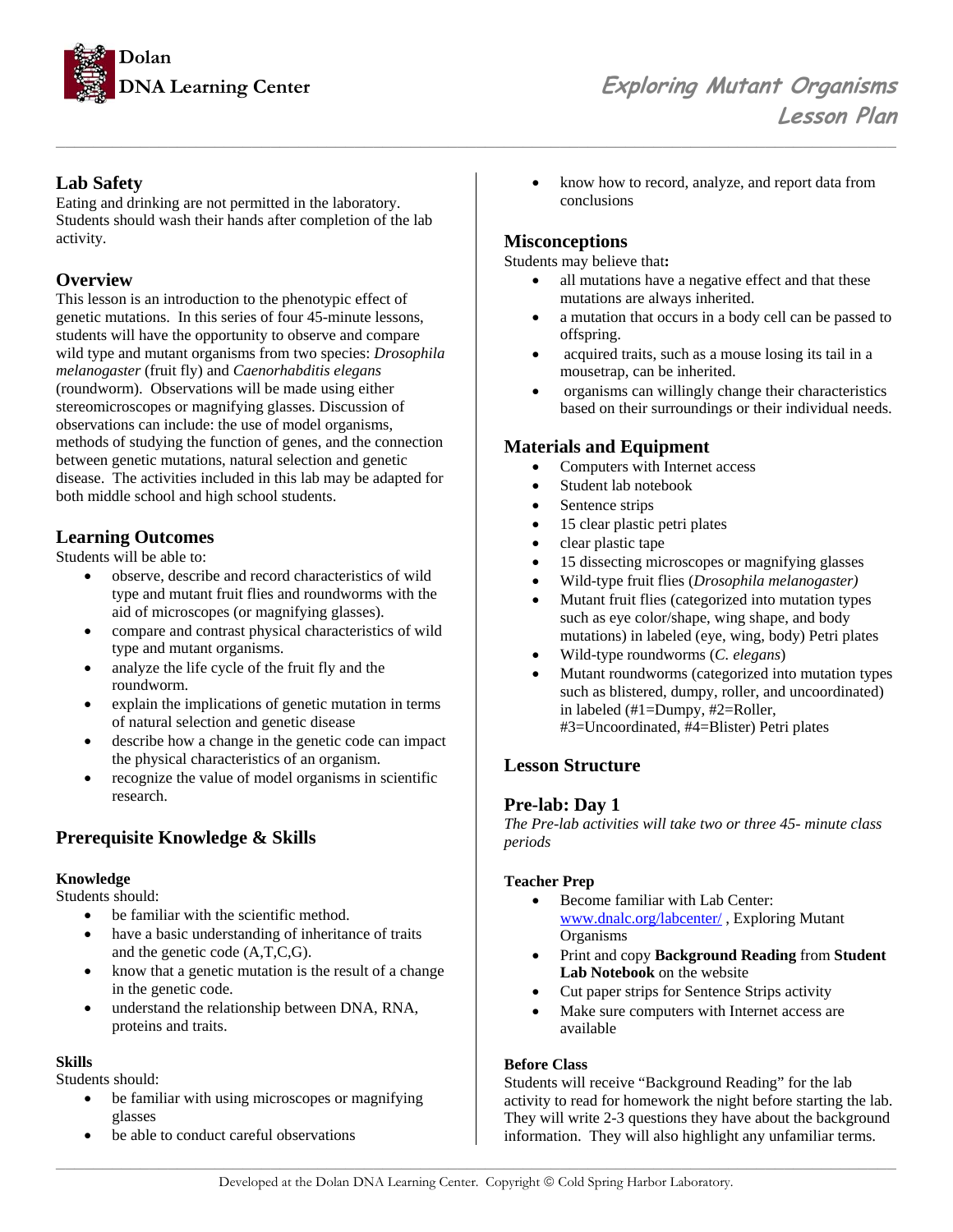

### **During Class**

**Pair –Square (2 pairs) -** Using the questions they developed from the homework assignment, each group of students comes to a consensus on one question that they find most interesting. Each group records this question on a sentence strip to be collected by the teacher and posted in the classroom. The teacher will also post one or two of his/her own questions.

Possible questions for pre-lab pair-share activity may include:

- What were the 80 mutations that Morgan saw in flies?
- What caused the flies to have these mutations?
- How many chromosomes do flies have?
- Why did scientists choose to study C. elegans instead of another organism?
- How do scientists mutate genes?
- What are some other organisms that scientists study to learn more about humans?
- What is gene therapy and how is it used?
- What are some problems with using gene therapy?

#### **Vocabulary**

(From **Background Reading**. See **Glossary** for definitions)

- *Caenorhabditis*
- Chromosome
- *Drosophila*
- **Eukaryote**
- Gene
- Genome
- **Inheritance**
- **Lineage**
- Model Organism
- Multicellular
- **Mutation**
- Nematode
- Wild-type

**Mini-lesson -** Major lab concepts will be taught using information and resources from the Dolan DNA Learning Center website

(http://www.dnalc.org/labcenter/mutantorganisms/mutantorga nisms\_d.html).

1. Begin the mini-lesson with a class brainstorm: What is a mutant organism? Write down all student responses on chart paper. Accept all responses.

2. Using an LCD projector, show the class the spoken introduction to the "Exploring Mutant Organisms" activity. 3. Explain that for the next few days, students will be working on a series of activities called "Exploring Mutant Organisms." Today they will be working on gathering information about mutant organisms using the DNALC website.

4. Depending on the availability of resources in your school and the needs of your students, there are several approaches to exploring the website.

- For a more structured activity, pass out **Student Pre Lab Worksheets** found on the website under the **Student Lab Notebook**. Assign students to work individually or in pairs, exploring the different activities.
- For a whole class activity, use an LCD and/or Smartboard to explore the website. Some possible discussion questions are listed below:

**Sickle Cell Anemia** – Ask students to create a graphic organizer in which they compare the differences between a normal red blood cell and a red blood cell from a person with sickle cell anemia. Categories to compare include: DNA sequence, amino acid sequence, and hemoglobin traits.

**Brenner: Why the worm?** – What are four reasons Brenner uses to explain why scientists use worms as a model organism?

**Model Organisms** – Ask students to make a graphic organizer in which students list each model organism and one reason why scientists use it. Students should explain which organism they would most like to work with in a laboratory and support their answer with information from the website.

**DNA Mutations** – Students should explain two factors that can lead to changes in the DNA structure.

**Accumulating Mutations** – Ask students to explain what a molecular clock is and what this tells us about human evolution.

**Relationships Between Creatures** – List five life functions that are shared by all organisms. What does the conservation of these life processes tell us about the evolution of life? How does "the unification of life" explain why scientists study flies and worms to understand more about humans?

**X-Ray Mutagenesis of Flies** – Describe Hermann Muller's experiment. Include his question, hypothesis, experimental design (in general), and his results. **The First Fly Mutation** – Describe Thomas Hunt Morgan's experiment. Include his question, hypothesis, experimental design (in general), and his results.

This website is rich in background information, so teachers may want to schedule 1-2 days to allow students sufficient time to explore the website in its entirety. If a formal lab report is required, students may use this information to assist them in writing the Introduction section.

*\_\_\_\_\_\_\_\_\_\_\_\_\_\_\_\_\_\_\_\_\_\_\_\_\_\_\_\_\_\_\_\_\_\_\_\_\_\_\_\_\_\_\_\_\_\_\_\_\_\_\_\_\_\_\_\_\_\_\_\_\_\_\_\_\_\_\_\_\_\_\_\_\_\_\_\_\_\_\_\_\_\_\_\_\_\_\_\_\_\_*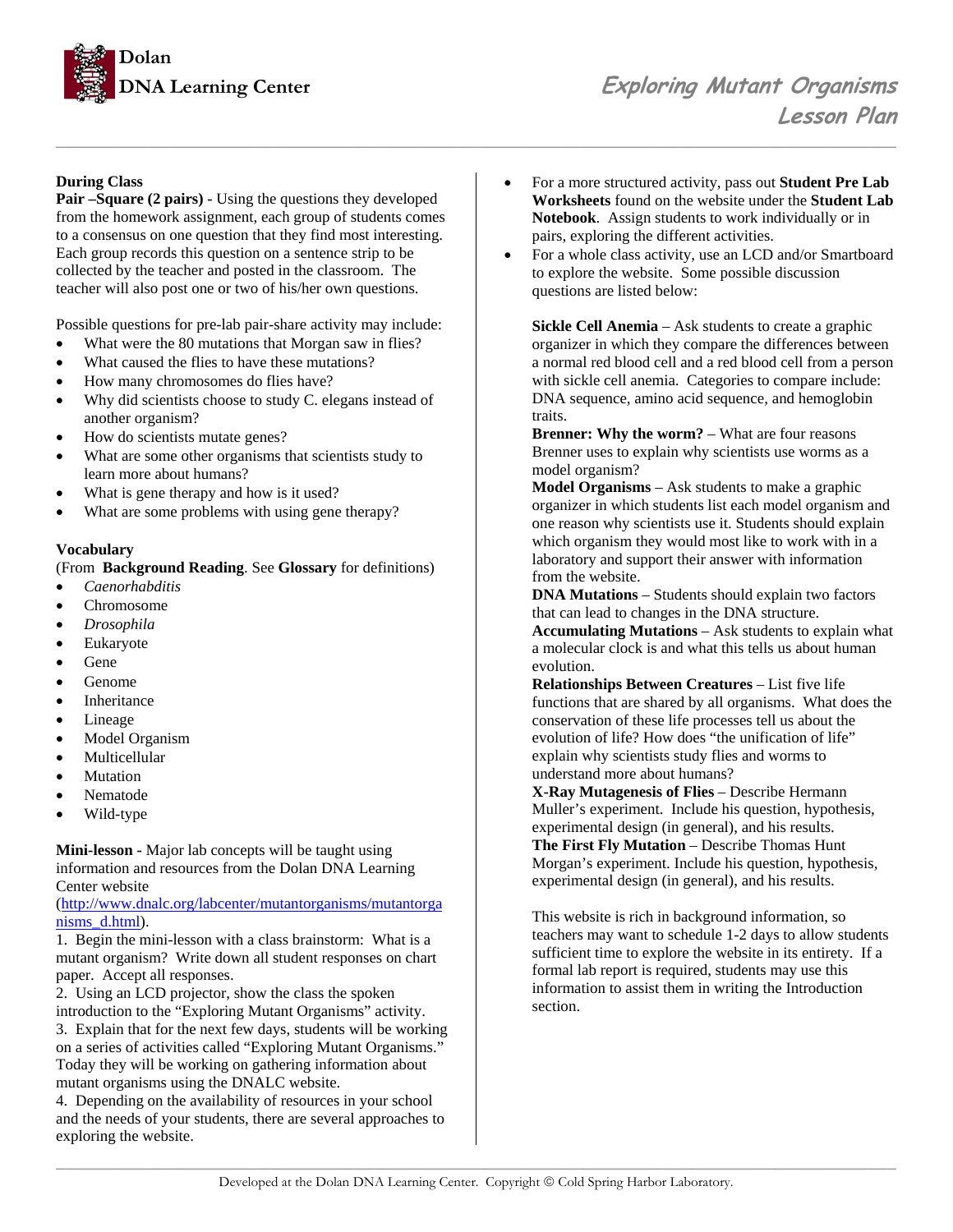

## **Pre-lab: Day 2**

### **Teacher Prep**

- Prepare plates with sample flies for students to practice making observations.
- Prepare photocopies of **Fly Pictures and Fly Life Cycle**  available on website in the **Student Lab Notebook**.
- Optional: Setup computer with internet access and LCD projector.

### **During Class**

- Begin the lesson with an observation of the classroom population. Ask the students to respond to the question: *Although we are human, we have very different physical traits. What are some of the physical differences within our class population*? Give the students a few minutes to write their thoughts in their science journals. Then brainstorm the students' ideas on chart paper. Anticipated responses include: skin color, hair color, hair texture, height, eye color, etc. Be sure to distinguish between differences which are genetically based and those which are acquired or environmentally induced such as a suntan or dyed/ chemically altered hair.
- Ask students to guess what percentage of their DNA they share with their classmates. Surprisingly, the answer is 99.9% because we are all members of the same species. Only 0.1% of our genes account for the differences between individuals. Ask students how much of their DNA is similar to the chimpanzee or the banana? We share 98% of our DNA with chimpanzees and even approximately 50% of our DNA is similar to bananas.
- Mutations, or changes in genes, account for the variation that we see in traits today, as well as the differences we see between modern humans and our ancestors. When an organism's DNA changes, its traits can change. Through natural selection, certain traits are conserved, which can lead to the evolution of a species. If you have an Internet hook-up in the classroom, go to www.dnai.org >Applications >Human Origins > Our Family Tree and discuss what traits have been conserved in humans over the past 3.5 million years? What traits have changed? Why were some traits conserved over time? Emphasize that traits that were beneficial to survival were passed on to future generations.
- Ask students why they think fruit flies are a popular model organism in genetic research (about 60% of their genes are the same as ours). Possible answers include: they are easy to care for, have short life spans, reproduce quickly & abundantly (female fly can lay thousands of eggs in her lifetime), and don't raise any ethical red flags.
- Demonstrate how to use a microscope or magnifying glass to observe fruit flies and round worms. Remind the

students how important it is to record detailed descriptions of the mutations they have observed.

- Review life cycle of fruit fly using photocopy. Students will only be able to see pupa and adult flies with stereoscopes or magnifying glasses.
- Teacher may collect or review answers to website companion assignments.
- As an exit strategy, ask each group to respond to one of the class questions that they may now be able to answer and hand in to teacher as they leave class.
- For a vocabulary exercise, these are some possibilities: a. Define the terms in their lab notebook b. Write a paragraph with any 5-6 vocabulary words that

they should now understand.

c. Use a word splash.

*\_\_\_\_\_\_\_\_\_\_\_\_\_\_\_\_\_\_\_\_\_\_\_\_\_\_\_\_\_\_\_\_\_\_\_\_\_\_\_\_\_\_\_\_\_\_\_\_\_\_\_\_\_\_\_\_\_\_\_\_\_\_\_\_\_\_\_\_\_\_\_\_\_\_\_\_\_\_\_\_\_\_\_\_\_\_\_\_\_\_* 

For example: Put the following words on the board: DNA, *D. melanogaster*, *C. elegans*, model organism, mutation.. Ask the students how they would use the following terms in discussing the topic: Mutant Organisms.

d. Make a concept map using 5-7 terms and adding any others they may decide they need

- e. Write a poem using words from vocab list
- f. Write a rap song using words from vocab list

Go to the following website to learn more about word splashes and concept mapping: http://biochemnetwork.com (New York State Biology Chemistry Professional Development Network) Go to "Toolbox of Instructional Strategies," and then "Connections to Prior Knowledge"

## **Lab Activity: Day 3**

### **Teacher Prep**

- If you have purchased live flies, they will have to be anesthetized, transferred into clear Petri plates using small paintbrushes and taped. Alternatively, if flies are placed in the freezer, they will die and can be reused several times.
- Separate flies into 4 categories: wild type, eye mutations, body mutations, and wing mutations. Place 10-20 flies of each type onto Petri dishes. Prepare enough plates so that each group of students receives 4 plates: one wild type and one of each mutant. Make sure to label the mutant plates with either eyes, wings or body.
- Print and photocopy **Student Observation Sheet Fruit Flies** from the **Student Lab Notebook.**

### **During Class**

Tell students, "You have been transported back in time to the year 1920. You are not students any more. Now, you are all working as lab assistants in Dr. Thomas Hunt Morgan's lab. Your lives are dedicated to carefully observing and experimenting with fruit flies. Today Dr.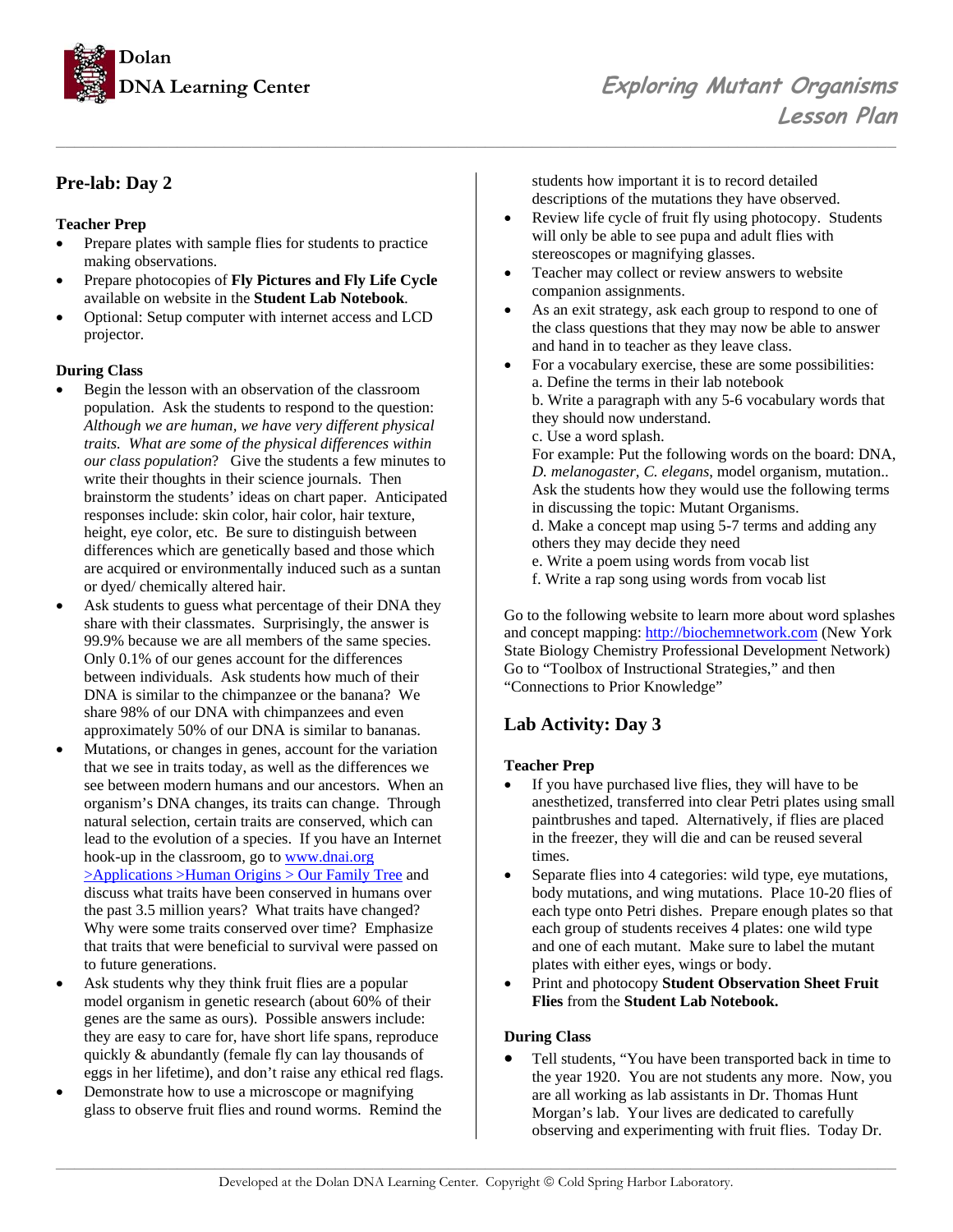

Morgan has presented you with a set of flies that were exposed to radiation very early in development. What effect do you think the radiation will have on the physical characteristics of the flies? Why do you think this change will occur?" Ask students to record their hypothesis on the worksheet.

- Distribute to each group one Petri plate containing wild type flies. Ask students why they need to observe the wild type flies first. Reinforce the importance of the control group in the scientific method. Explain that first they will be observing normal, or wild type flies. Allow students 10 minutes to analyze wild type flies using microscopes or magnifying glasses. Record descriptions of eyes, wings and body on the worksheet. Include a drawing of a wild type fly.
- Next, distribute one plate of wing mutant flies, one plate of body mutant flies, and one plate of eye mutant flies to each group. Tell the students to analyze the flies on each plate and to record detailed descriptions and drawings of the mutations on the worksheet. Allow at least 20 minutes for students to make their observations and record their results.
- When students have completed the worksheet, pass out the **Fruit Fly Pictures** handout showing all of the different types of mutations. Ask the students to compare the images with their own observations. Did they find examples of all of the mutations? Why or why not?
- Students may complete their lab worksheets for homework.
- See **Teacher Guide** on Teacher desk on Lab Center for possible answers to student questions.

## **Lab Activity: Day 4**

### **Teacher Prep**

- Chunk *C. elegans* one day before lab. Prepare enough plates so that each group of students receives 5 plates: one wild type and one of each mutant (#1=dumpy, #2=roller, #3=uncoordinated, #4=blister). Remember to keep your labeling system secret so the students cannot identify the type of mutation before making observations.
- Print and photocopy **Student Observation Sheet Roundworms** for each student from the **Student Lab Notebook.**
- Print and photocopy the **Nematode Life Cycle** and **Nematode Structure** worksheets from the **Student Lab Notebook.**

### **During Class**

Tell students that today they are working in the lab of another scientist, one of the scientists that they heard speak on the Exploring Mutant Organisms website, Dr. Sydney Brenner. Show the clip "Brenner: Why the Worm?" to help set the scene.

- Explain that the students will be observing roundworms or *C. elegans*. They will observe wild-type and mutant organisms and will record their observations on the worksheets provided. Have the students write down a hypothesis (predict the effect of the mutations on the roundworms traits) on the worksheets.
- Pass out the photocopy of the *C. elegans* life cycle. (optional: Using a computer with LCD go to http://www.silencinggenomes.org/ click on "Methods" and then "Part I" to review the different stages of development in *C. elegans).*
- Distribute one Petri plate containing wild type (N2) roundworms to each lab group. Ask students why they need to observe the wild type flies first. Reinforce the importance of the control group in the scientific method. Explain that first they will be observing normal, or wild type roundworms. Allow students 10 minutes to analyze wild type roundworms using microscopes or magnifying glasses. Record descriptions of body shape & size, locomotion, and skin texture on the worksheet. Include a drawing of a wild type roundworm.
- Next, distribute one plate of each mutation type (four plates total) to each group. Tell the students to analyze the roundworms on each plate and to record detailed descriptions and drawings of the mutations on the worksheet. Allow at least 20 minutes for students to make their observations and record their results.
- When students have completed the worksheet, pass out the photocopy showing all of the different types of mutations. Ask the students to compare the images with their own observation, and to write the names of each specific mutation under the corresponding number on the observation sheet. Did they find examples of all of the mutations? Why or why not? .

## **Post Lab**

*\_\_\_\_\_\_\_\_\_\_\_\_\_\_\_\_\_\_\_\_\_\_\_\_\_\_\_\_\_\_\_\_\_\_\_\_\_\_\_\_\_\_\_\_\_\_\_\_\_\_\_\_\_\_\_\_\_\_\_\_\_\_\_\_\_\_\_\_\_\_\_\_\_\_\_\_\_\_\_\_\_\_\_\_\_\_\_\_\_\_* 

### **Analysis & Discussion** (See **Teacher's Guide** on Teacher Desk of Lab Bench for answers)

- 1. Discuss the students' observations. What mutations were seen? Which mutations might be beneficial or harmful to a fly or a roundworm, and why? What might happen to a fly or roundworm with an extremely harmful mutation, or an extremely beneficial mutation? Make connections with natural selection and adaptation.
- 2. Which organism was easier to observe: the flies or the roundworms? Which organism seems to be more similar to humans? Why?
- 3. Compare the life cycles of a fly, roundworm, and human. (You may use the photocopies of the fly and roundworm lifestyles for assistance with this comparison.) Did you see examples of the various stages in your samples? Are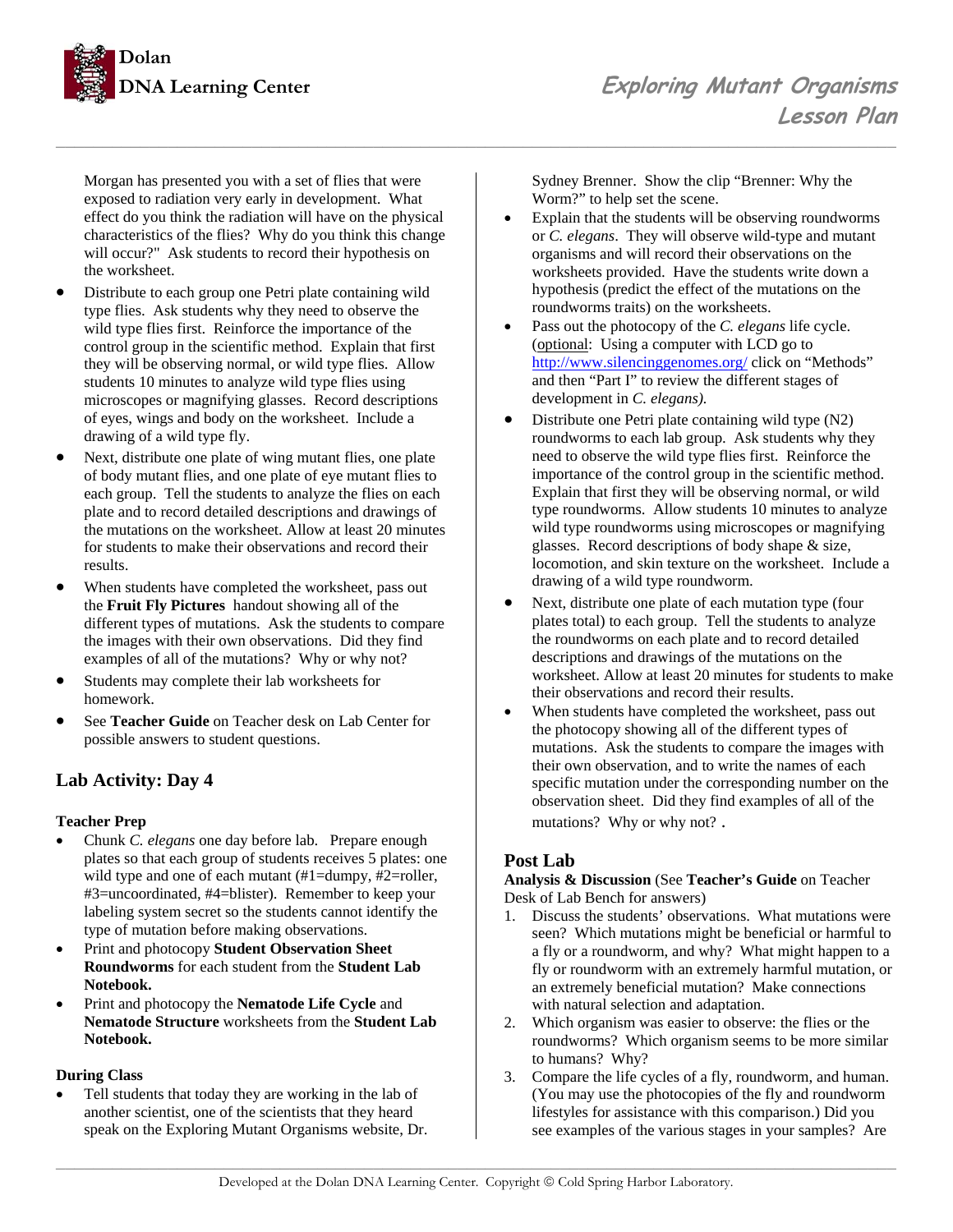

similarities in life cycles important when selecting a model organism?

- 4. Discuss the origin of these mutations. How could exposure to radiation causes changes in the fly's physical characteristics? Use a flow chart to trace the progression of the mutation from the initial change in the DNA, through to a change in the RNA, protein and trait.
- 5. Discuss why many organisms today have the traits they do. Why do wild type fruit flies have brown bodies and teardrop shaped wings? In a way, nature has chosen these traits because they increase chances of survival and reproduction. Why do giraffes have long necks? Were they able to force themselves to have long necks as they reached for leaves on trees? This adaptation came about through random changes in the giraffe's DNA (mutations) that resulted in a change in its traits.
- 6. Discuss the breeding of animals for certain traits as an example of artificial selection. Review the benefits and drawbacks to selective breeding.
- **7.** Revisit initial pre-lab questions. Which questions are you able to answer at this point? What additional information do you need to answer the remaining questions and where could you access this information?

## **Making Connections**

- Ask students to make a concept map using at least 10 of the words found in the glossary.
- Have students imagine alternative mutations in the fruit fly. In a graphic organizer, students will describe the advantages and/or disadvantages that these mutations might provide for the organism.
- A great example of natural selection and genetic disease is sickle cell anemia. Discuss how the sickle cell anemia mutation actually confers resistance to malaria, but can also cause a debilitating blood disorder. For more background information on sickle cell anemia visit: http://www.pbs.org/wgbh/evolution/educators/course/sess ion7/explain\_b\_pop1.html
- To explore human evolution, go to: http://www.dnai.org/teacherguide/guide.html You will see an activity called *Human Origins: The Prehistoric Race.* This is a printable board game all about evolution and natural selection.
- Students can research human conditions that are associated with genetic mutations on www.ygyh.org and present their findings to the class. Students may present the information in the form of a brochure using the student worksheet found at http://www.dnai.org/teacherguide/guide.html under the activity title: *Model Organisms.*
- Students can debate the ethical, legal and social implications of using animals in research. One group can

present the benefits of research using animals, while the other group presents the risks/drawbacks of such research.

• Discuss or research why certain genetic disorders are more predominant in certain populations of people. For example, Tay-Sachs is found predominantly in people of Ashkenazi-Jewish descent, Sickle Cell Anemia is found predominantly in people of African or Mediterranean descent, and Thalassemia, which is carried predominantly by Asians.

### **Further Explorations**

*\_\_\_\_\_\_\_\_\_\_\_\_\_\_\_\_\_\_\_\_\_\_\_\_\_\_\_\_\_\_\_\_\_\_\_\_\_\_\_\_\_\_\_\_\_\_\_\_\_\_\_\_\_\_\_\_\_\_\_\_\_\_\_\_\_\_\_\_\_\_\_\_\_\_\_\_\_\_\_\_\_\_\_\_\_\_\_\_\_\_* 

- Students can research Charles Darwin, and what he learned from his travels on the HMS Beagle at http://www.pbs.org/wgbh/evolution/darwin/index.html.
- Show students a chromosome map for drosophila so that they can visualize the location of the mutation within the genetic code

(www.exploratorium.edu/exhibits/mutant\_flies/mutant\_flies.html). Compare this with a chromosome map for a human showing the location of the sickle cell anemia mutation. (http://www.ncbi.nlm.nih.gov/books/bv.fcgi?rid=gnd.section.98&ref=to c). Ask students to search for the location of other genetic diseases that they may be familiar with such as diabetes, Huntington's disease, Hemophilia, etc.

- Students can explore how mutations are portrayed in the media (movies, science fiction books, comic books, video games, etc.). Ask students to write a critical analysis explaining why this medium is or is not an accurate depiction of mutations and natural selection.
- Pollution can cause mutations in humans and other organisms leading to disease and death. Students can research chemical contamination around the world to understand the impact of these mutations. Some possible topics include: Hiroshima aftermath, Chernobyl explosion, Love Canal toxic waste dumping, and Bhopal Union Carbide disaster.
- Students can write up a formal lab report including: Introduction, Materials & Methods, Results and Discussion using the worksheets they have completed in class as resources.

## **Glossary**

*Caenorhabditis* – a genus of roundworm used in genetic studies

Carcinogen – a cancer causing substance

Chromosome – made up of tightly wound DNA

DNA – Deoxyribonucleic Acid; a molecule that carries genetic information which is used to make proteins and traits

*Drosophila* – a genus of fruit flies used in genetic studies

Eukaryote – a cell that has a true nucleus

 $Evolution - a change in the inherited traits of a population$ over time

Gene – a piece of DNA that codes for a protein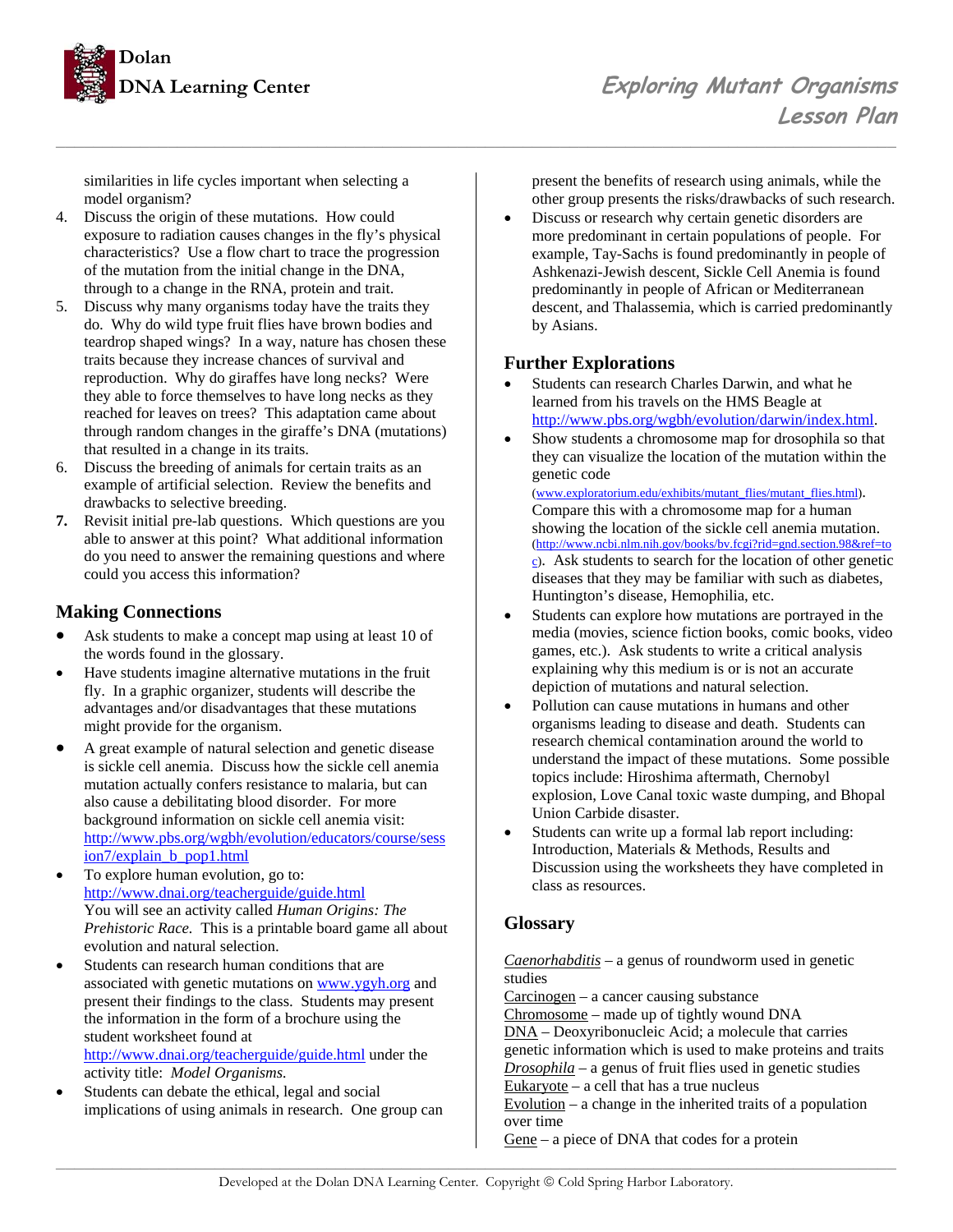

Genetic Diversity – the variety of genes present in a population Genome – the total genetic content in one set of chromosomes Genotype – an organism's genetic information Inheritance- when genetic information is passed on from parents to offspring Lineage - descendents of one individual Model Organism – a species that is studied by scientists to understand the workings of another organism Multicellular – containing many cells Mutagen – a substance that causes changes or mutations in DNA Mutation  $-$  a change in the DNA sequence of a gene Natural Selection – the process in which successful traits become more frequent in successive generations Nematode – a worm belonging to the phylum Nematoda; characterized by unsegmented, cylindrical bodies Phenotype – the physical or observable traits of an organism Protein – a molecule made up of amino acids; used in the body for structure, as catalysts (enzymes) and as hormones Radiation – a form of energy that damages the genetic material of cells; causes mutations in DNA Variation – diversity; differences Wild type – a normal or non-mutated version of a gene

### **Resources**

Websites:

#### http://www.dnalc.org/labcenter/mutantorganisms/mutantorgan isms\_d.html

A Dolan DNA Learning Center Internet site. This site provides background information, animations, videos and worksheets corresponding to the *Exploring Mutant Organisms* activity.

#### http://www.silencinggenomes.org/

A Dolan DNA Learning Center Internet site. This site provides background information about *C. elegans*  and videos showing wild-type and mutant locomotion.

### www.dnaftb.org

A Dolan DNA Learning Center Internet site. This site is an online textbook with chapters ranging from inheritance to genetic engineering.

#### www.ygyh.org

A Dolan DNA Learning Center Internet site. This site is a multimedia guide to 15 different genetic disorders.

#### www.dnai.org

A Dolan DNA Learning Center Internet site. This site details the past present and future of DNA science. www.exploratorium.edu/exhibits/mutant\_flies/mutant\_flies.ht ml The Exploratorium's online exhibit, *Mutant Fruit Flies* with diagram identifying the location of some mutations on fruit fly chromosomes.

### http://www.ncbi.nlm.nih.gov/books/bv.fcgi?rid=gnd.section.9 8&ref=toc

A NCBI website with background information on sickle cell anemia and other genetic diseases. Also has useful chromosome maps for use with extension activities.

www.thirteen.org/curious/episodes/inside-the-fly-lab/

*"Inside the Fly Lab"* broadcast by WGBH and PBS, in the program series "Curious", January 2008 shows scientists in action as they study the fruit fly's brain and flight maneuvers.

#### Books:

*\_\_\_\_\_\_\_\_\_\_\_\_\_\_\_\_\_\_\_\_\_\_\_\_\_\_\_\_\_\_\_\_\_\_\_\_\_\_\_\_\_\_\_\_\_\_\_\_\_\_\_\_\_\_\_\_\_\_\_\_\_\_\_\_\_\_\_\_\_\_\_\_\_\_\_\_\_\_\_\_\_\_\_\_\_\_\_\_\_\_* 

Peters, David. (1991). *From the Beginning, The Story of Human Evolution*. Fairfield, NJ: William Morrow and Co.

Balkwill, F.R. & Rolph, M. (2002). *Gene Machines*. Woodbury, NY: Cold Spring Harbor Press.

Bilkwell, F.R. & Rolph, M. (2002). *Have a Nice DNA,* Woodbury, NY: Cold Spring Harbor Press.

## **Correlations**

### **I. The Living Environment Core Curriculum**

Standard 1: Students will use mathematical analysis, scientific inquiry, and engineering design, as appropriate, to pose questions, seek answers, and develop solutions. **Key Idea 1:** The central purpose of scientific inquiry is to develop explanations of natural phenomena in a continuing and creative process.

**Key Idea 2:** Beyond the use of reasoning and consensus, scientific inquiry involves the testing of proposed explanations involving the use of conventional techniques and procedures and usually requiring considerable ingenuity.

**Key Idea 3:** The observations made while testing proposed explanations, when analyzed using conventional and invented methods, provide new insights into natural phenomena.

Standard 4: Students will understand and apply scientific concepts, principles, and theories pertaining to the physical setting and living environment and recognize the historical development of ideas in science.

**Key Idea 1:** Living things are both similar to and different from each other and from nonliving things.

**Key Idea 2:** Organisms inherit genetic information in a variety of ways that result in continuity of structure and